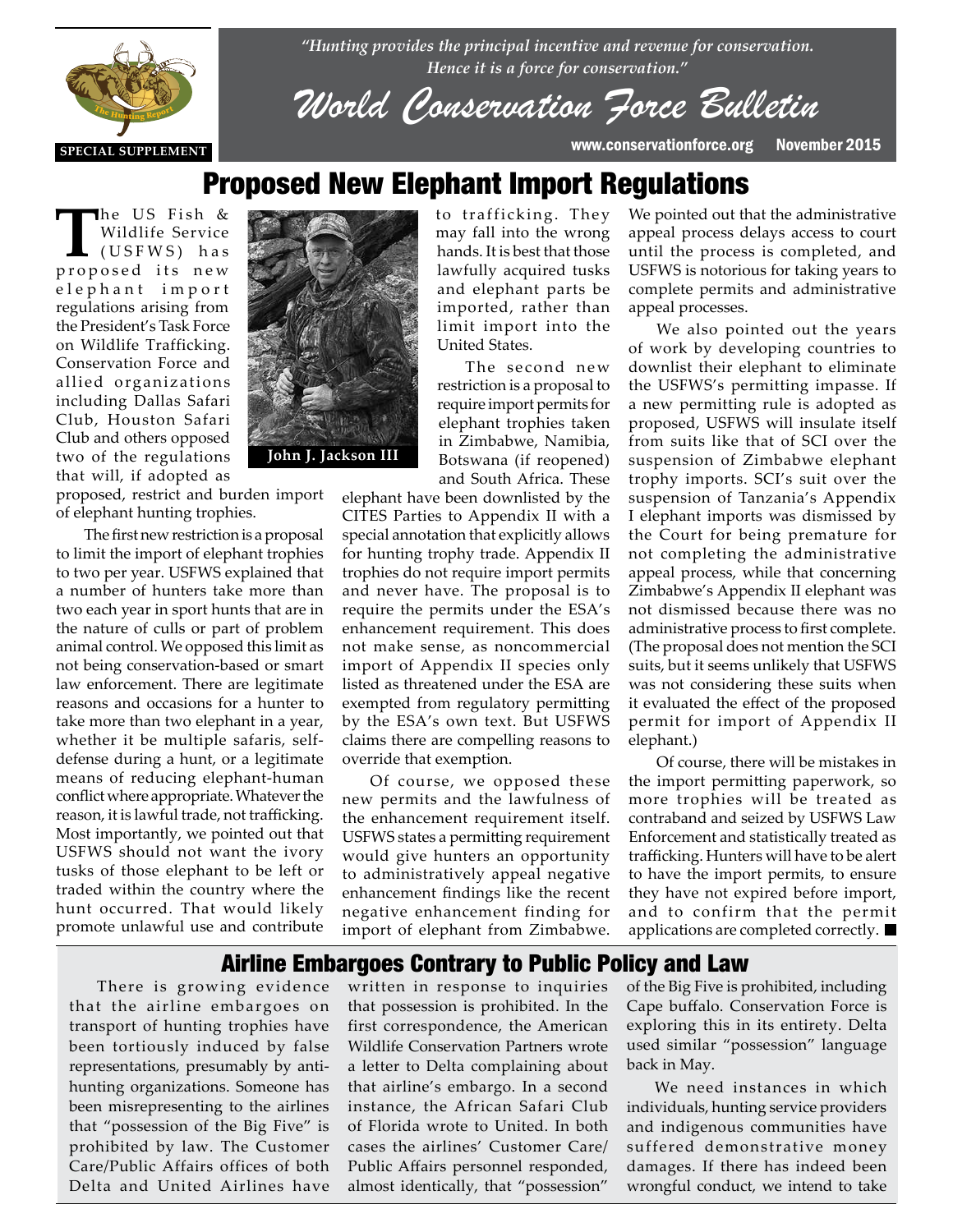action and seek remedial damages.

Regardless, airlines that cater to the public cannot discriminate against passengers or cargo. (There is a selfevident exception for dangerous cargo or passengers.) Airlines are recognized "common carriers" and as such, are prohibited from discriminating. They cannot make excuses for their blanket embargoes against the Big Five or other trophies. Conservation Force has sent demand letters putting select airlines on notice of suits to be filed against them. We are in settlement negotiations with major airlines as this Bulletin goes to press. At least one suit is prepared and may be filed by the time readers receive this Bulletin.

The discrimination against transportation of hunting trophies that we are witnessing is also against public policy implemented by laws and regulations. The CITES Parties (currently 181 countries) have adopted Quotas, Resolutions and Decisions to facilitate the very trade the airline embargoes discriminate against. There are express Resolutions for export/ import of leopard, cheetah, markhor, crocodile and black rhino. The Quota Resolution process evolved to advance the public policy of sustainable use and was designed to generate operating revenue for recovery of the species, including wildlife authority operating revenue for anti-poaching and management. It is designed to incentivize both governments and local people to tolerate and value the species. It incorporates the proven "user pay" concept that has been so very successful from waterfowl in North America to markhor in Pakistan.

The Parties have also established an annotation process where Appendix I listed species are downlisted to Appendix II with an annotation that the trade is to be limited to trophy hunting or other select purposes. This has been done for elephant trophies from South Africa, Zimbabwe, Namibia and Botswana, which are most of the exporting countries. Ditto the downlisting of white rhino in South Africa. This has been done over a period of Conferences of the Parties to facilitate the trophy trade of those species in those deserving countries. The airline embargoes are in derogation of all that effort and expression of sustainable use policy.

The public policy is also evident in the terms and administration of the US Endangered Species Act (ESA). The ESA expressly provides for enhancement permits for prohibited activities when it enhances the survival or recovery of an endangered listed species. (Conservation Force has been and continues to be the leader in the modern implementation of that provision of the ESA.) USFWS Division offices of Science and Management determine when import permits will be granted because the activity enhances the survival or perpetuation of the listed species. They have made positive fact and scientific findings of enhancement for elephant, black rhino, leopard in sub-Saharan Africa and more. The enhancement that has been scientifically proven to the satisfaction of the USFWS is enhancement that the embargoing airlines will block if they continue with their discrimination against the very same trade the USFWS permits. The embargoes have the potential to eliminate most of the habitat, functioning management and law enforcement for the protection of the species at issue. Conservation Force is pursuing every option to fight and lift these embargoes, and we hope to have your support at this critical time. You can make donations on the web at www.conservationforce.org/donate. html or by mail at Conservation Force, PO Box 278, Metairie, LA 70004-0278 USA.

## Review of *Lions in the Balance*

**Lion scientist Craig Packer has** written a book that provides insight into his bizarre behavior and expulsion from Tanzania. It explains his rise to hero status and fall in the hunting community. There is rather little

about lion, but what there is is insightful. Also, what has been conspicuously left out is even more revealing. Obviously written from a personal diary, parts are quite detailed, but vague when it serves the author's agenda.



John J. Jackson, III

PUBLISHER Barbara Crown

Copyright ©2015 by Dagga Boy Enterprises LLC. ISSN 1052-4746. This bulletin on hunting-related conservation matters is published periodically free of charge for subscribers to The Hunting Report, 12182 SW 128 Street, Miami, FL 33186. All material contained herein is provided by famed wildlife and hunting attorney John J. Jackson, III with whom The Hunting Report has formed a strategic alliance. The purpose of the alliance is to educate the hunting community as well as pro-advocacy of hunting rights opportunities.<br> **THE HUNTING REPORT OF A PARTICLE PROPERTY** More broadly, the alliance will also seek to open up new More broadly, the alliance will also seek to open up new hunting opportunities worldwide and ward off attacks on currently available opportunities. For more information refindings of **one Conservation Force and/or the services available**<br> **C** findings of **through Jackson's alliance with The Hunting Report, write:** through Jackson's alliance with The Hunting Report, write:

> Conservation Force 3240 South I-10 Service Road West, Suite 200 Metairie, LA 70001 Tel. 504-837-1233 Fax 504-837-1145 www.ConservationForce.org

For reprints of this bulletin or permission to reproduce it and to inquire about other publishing-related matters, write:

The Hunting Report 12182 SW 128 Street Miami, FL 33186 Tel. 1-800-272-5656 Fax 305-253-5532

*Remember to favor Conservation Force's Corporate Sponsors:*









ripcordtravelprotection.com

*The leaders in their fields.*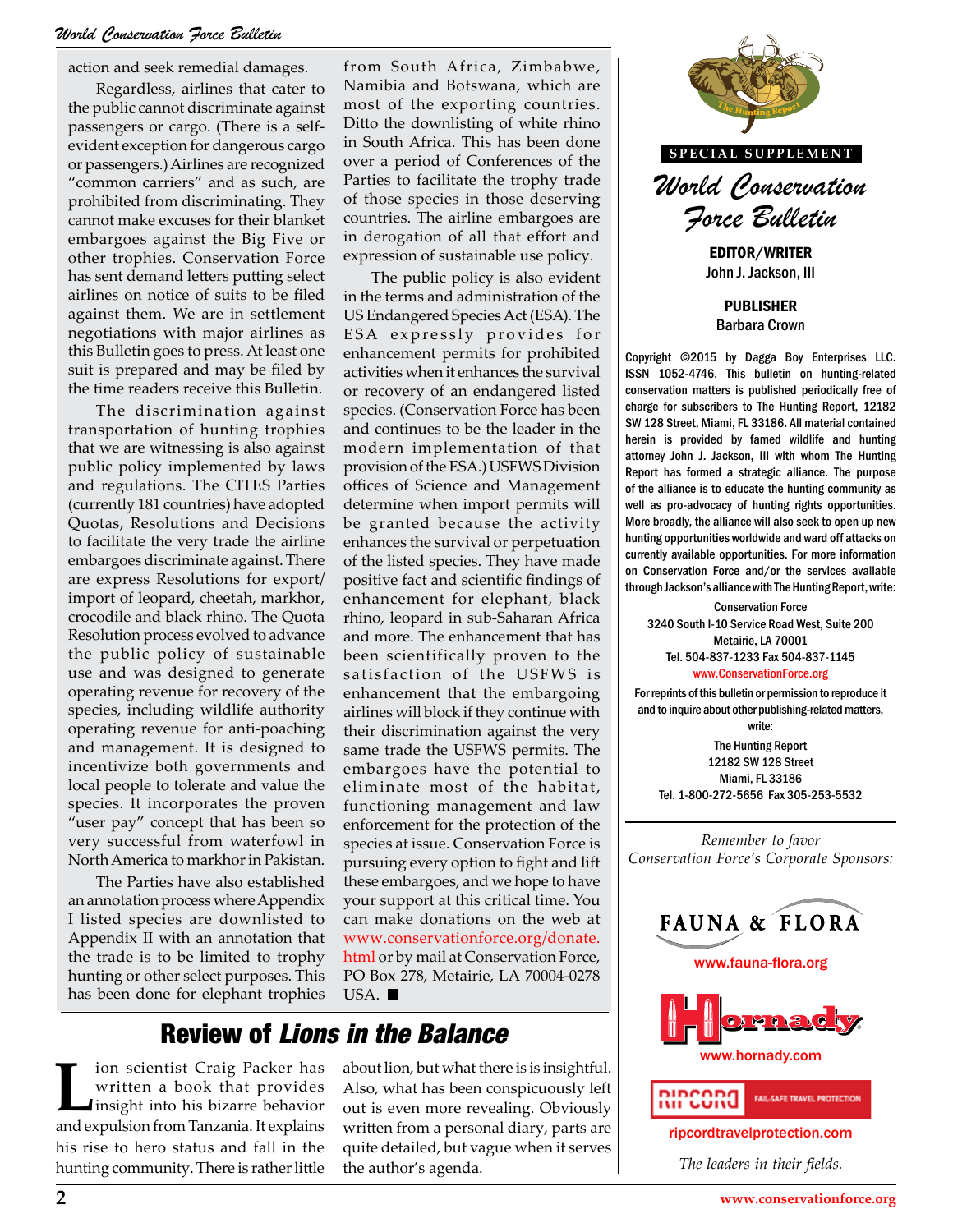#### **SPECIAL SUPPLEMENT TO THE HUNTING REPORT**

It is really about Craig's tribulations while trying to secure employment for his wife so she can be with him in Tanzania. Everyone who rejects his entrepreneurial business schemes for his wife and himself is represented to be corrupt, from the Director of Wildlife to the "beltway Bandits" in Washington, DC. Craig obviously grew tired of his lion project in the Serengeti and has spent the last decade seeking to use his credentials and charisma to catapult the couple into a greater business venture and higher income bracket. It follows that it is a book about failure after failure, and those who do not share his views and/or support his series of schemes to employ his wife at her expected pay range must be corrupt. Craig turns on everyone. It is sour grapes. In his own words, "my dreams of building Savannas Forever have largely been replaced by the less noble desire just to neutralize a few people in the hunting industry."

I have lifted lion related tidbits most relevant to the hunting community. The quotes follow.

*[A]sk most rural Tanzanians what they think about wildlife and they'll probably tell you that if they can't eat it, they'd just as soon eradicate it. Elephants and lions? The two (are the) most hated species in the country.*

*Tanzania has the last great populations of wildlife on the continent...maybe half the lions left in Africa.*

*A decision has been made somewhere, sometime that a lion must die to generate revenue for the government of Tanzania to justify setting aside 300,000 square kilometers for wildlife.*

*"Call-up" techniques underestimate the true number of Serengeti lions but also the error varied by different degrees in different circumstances...This means that no one may ever know how many lions exist in most parts of Africa, since there are few places where lions can be studied as closely as the Serengeti...And if no one can count the number of lions in a hunting reserve, they can never set a scientific quota.*

*Over a quarter of Tanzania's surface area is devoted to the trophy hunting....Most of the land is no place for a photo safari. So hunting could well provide the best possible incentive for conserving vast tracks of land.*

*The simple truth of the matter was that they [trophy hunters] controlled four times as much lion habitat in Africa than was protected by the national parks. So 80 percent of the lions left in the world were in their hands.*

*Trying to count lions was impossible.*

*[I]t would be impossible to over hunt lions if clients only shot males that were at least five or six years of age. Imposing an age minimum meant that no surveys would be necessary after all (despite potential Appendix I CITES listing).*

*IFAW...had exaggerated the risks of infanticide at least tenfold....[at CITES] Lions were mean, vicious, terrible, horrible, awful animals; local people hated them....Far more land is set aside for trophy hunters than for national parks. Take away the incentive for hunters to grow a healthy crop of lions, and the king of beasts would be eliminated from most of its remaining range. Love it or hate it, lions needed trophy hunting as much as trophy hunting needed lions. [His description of his own position at CITES CoP.]*

*[T]here won't be a single stuffed lion that could have been older than about three or four years of age. [His perception at SCI Convention floor, but 3.5 months after TAHOA "hailed me as a savior" and " unanimously approved" the six year approach)*

*A population's breeding potential stems from its females.*

*No one ever forgets a lion attack.*

*[W]e have nearly three times as many lions in the Serengeti study area today as in the 1960s.*

*And where cattle live with wildlife, lions will always misbehave.*

*I certainly agree that no one can reliably identify a six-year-old male compared to a five-year-old.*

*The problem for lions is not reproduction – it is finding a place where they can live in which they won't get poisoned, speared, or shot.*

*Trying to set up hunting certification had been a stupid idea...the hunting industry could never have afforded to pay for "conservation certification".... Captive lions breed like rabbits*.

In his own words Craig explains his fall from grace with the hunting community:

*[T]he Tanzania Hunting Operator's Association – TAHOA – unanimously approved a new policy in July (2004) to restrict lion hunting to males that are at least six years old.*

*[A]t the TAHOA meeting in 2004... everyone had hailed me as a savior.*

*Instead of sticking to science and estimating the ages of lions, I had to talk policy.* [Craig explains that he "leapt headlong into ruin."]

*I came up with Savannas Forever...a system for "conservation hunting" and got the Director to promise to require all the hunters to join Savannas Forever.*  [That would provide his wife a six figure annual salary and cost more than a million dollars a year.]

*Trophy hunters...are unwilling to raise their fees to a million dollars per trophy lion.*

*The Serengeti lion project wasn't strictly a conservation project, but it was an iconic study that was closely allied with FZS....* [Craig had an endless imagination about ways to change the hunting industry, but absolutely no experience. Secret meetings with wildlife officials and members of Parliament, then negative publications, the very worst ever published as open blackmail, did not engender trust or respect.]

Following the rejection of Savannas Forever by TAHOA, Craig wrote a series of damaging articles with outlandish suggestions and even threatened to draft a petition to uplist lion to Appendix I unless he could continue to be in a controlling position over various aspects of the hunting community, most wholly unrelated to lion. He had a history of nearly being expelled and as early as 1999 Director Costa Mlay threatened to "expel me for good." The Tanzania president himself threatened to revoke Craig's research clearance and even his resident's permit in 2011.

The book clearly is chapter after chapter of juvenile snitching about largely irrelevant matters. What is clear is that Craig was asking for it, and believe me, I tried my best to advise him before having to distance myself. Just for the record, Tanzania has the age-based approach he denies it has, he is just barred from insider information and now even the country.